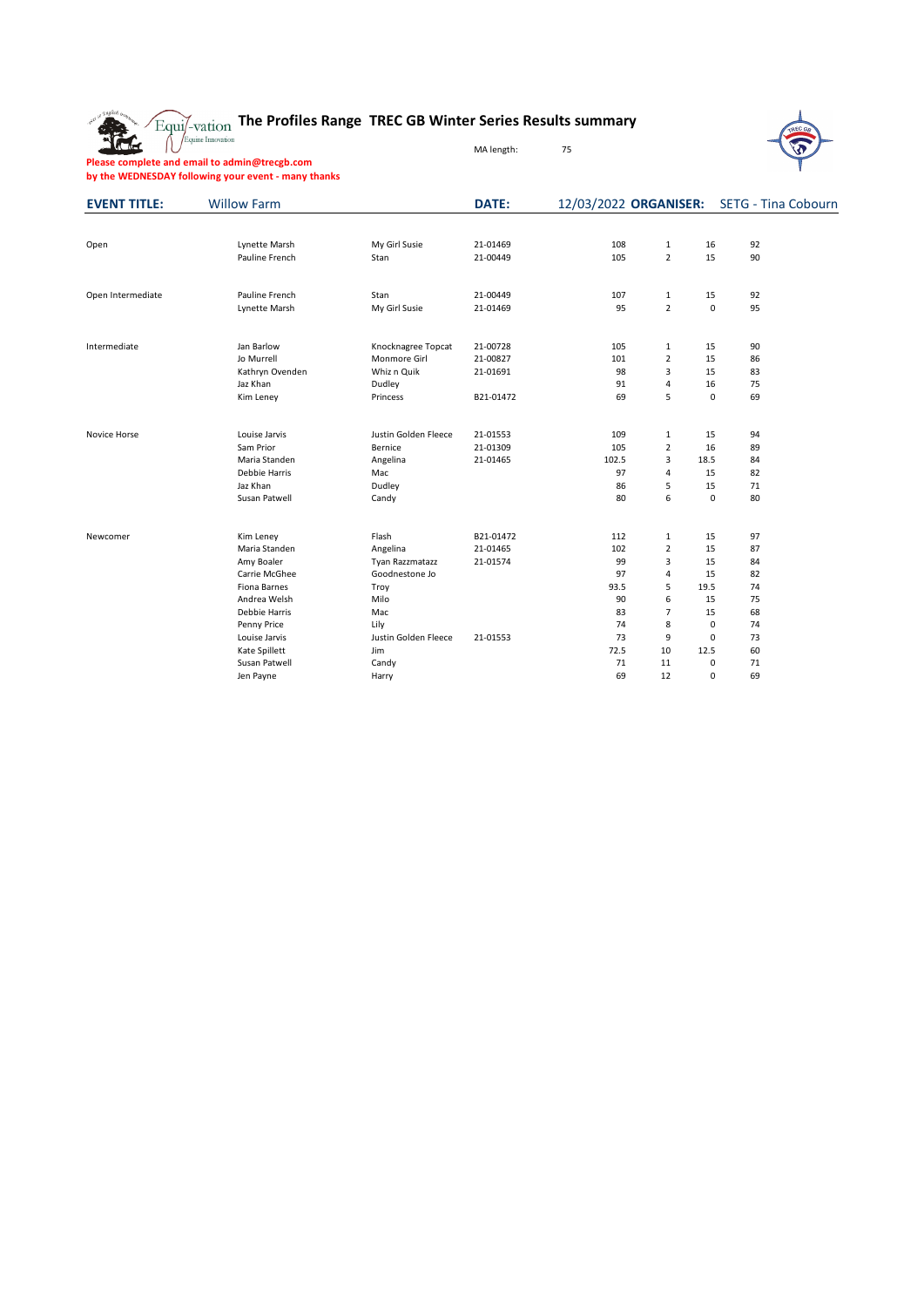| $\cdot e^{\lambda e^{\lambda}}$ | $Equi$ -vation                          | The Profiles Range TREC GB Winter Series Class summary |              |       |                 |      |                       |                                |                         |    |                            |                     |        |      |                                 | <b>TREC</b>  |          |
|---------------------------------|-----------------------------------------|--------------------------------------------------------|--------------|-------|-----------------|------|-----------------------|--------------------------------|-------------------------|----|----------------------------|---------------------|--------|------|---------------------------------|--------------|----------|
| <b>EVENT TITLE:</b>             | Equine Innovation<br><b>Willow Farm</b> |                                                        | <b>DATE:</b> |       |                 |      | 12/03/2022 ORGANISER: |                                |                         |    | <b>SETG - Tina Cobourn</b> |                     |        |      |                                 | $\sqrt{3}$   |          |
| <b>Class:</b>                   | <b>Open</b>                             |                                                        |              |       |                 |      |                       |                                |                         |    |                            |                     |        |      |                                 |              |          |
| <b>RIDER</b>                    | <b>TREC GB NO</b>                       | HORSE (very important)                                 | Corridor     | Ditch | <b>Bridge</b>   |      | Road Closed<br>Jump   | Ticket Punch<br>୍ଚ୍ଚ<br>୧<br>୧ | <b>Killianger Steps</b> |    | Deductions for circling    | PTV<br><b>TOTAL</b> | CANTER | WALF | <b>MA</b><br><b>TOTAL TOTAL</b> | <b>GRAND</b> | $\delta$ |
| Lynette Marsh                   | 21-01469                                | My Girl Susie                                          |              | 10    | 10              | 10 I |                       |                                |                         |    |                            |                     |        |      |                                 | 108          |          |
| Pauline French                  | 21-00449                                | Stan                                                   |              |       | 10 <sup>1</sup> | 10   |                       |                                |                         | 10 |                            | 90                  |        |      | 15                              | 105          |          |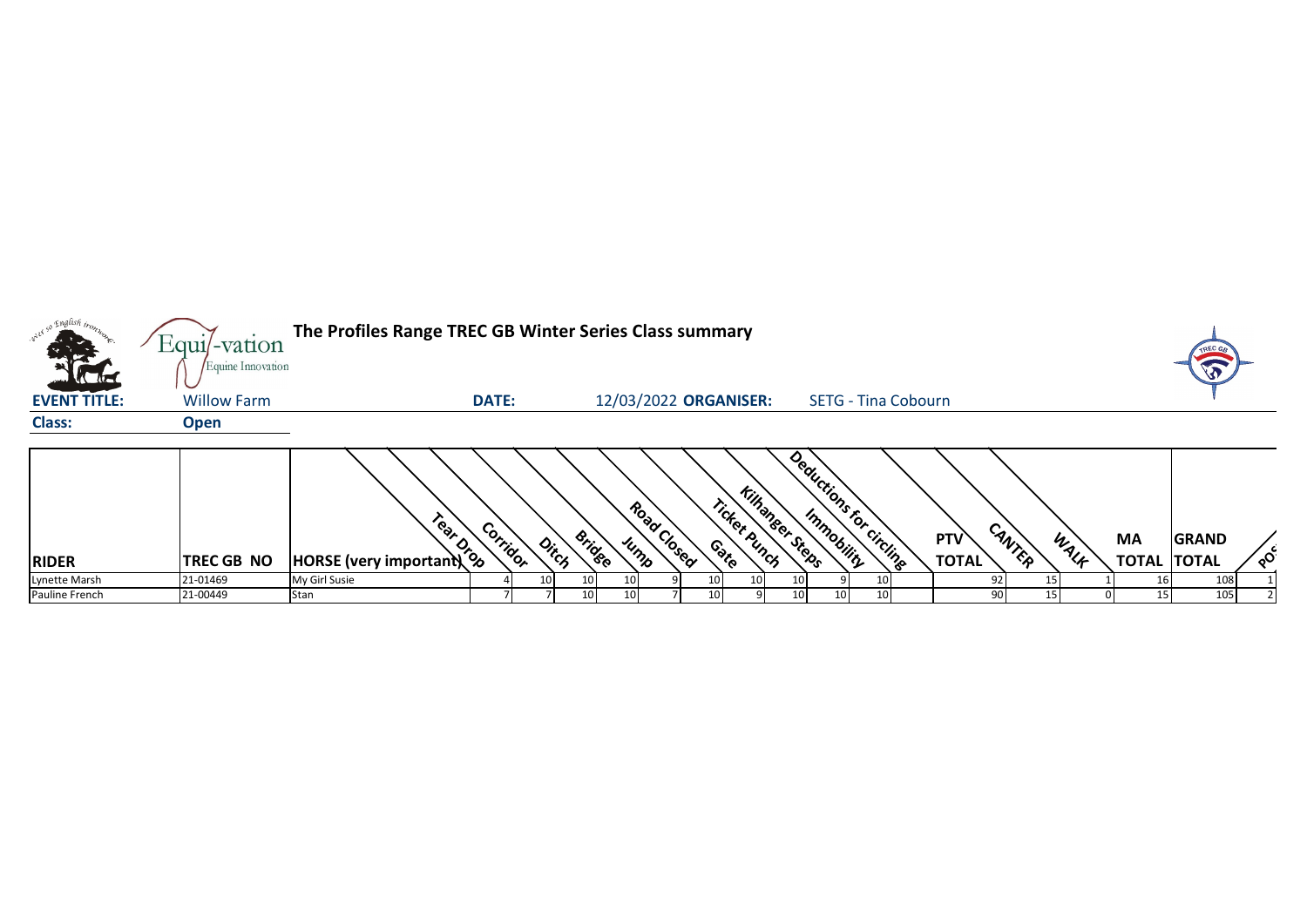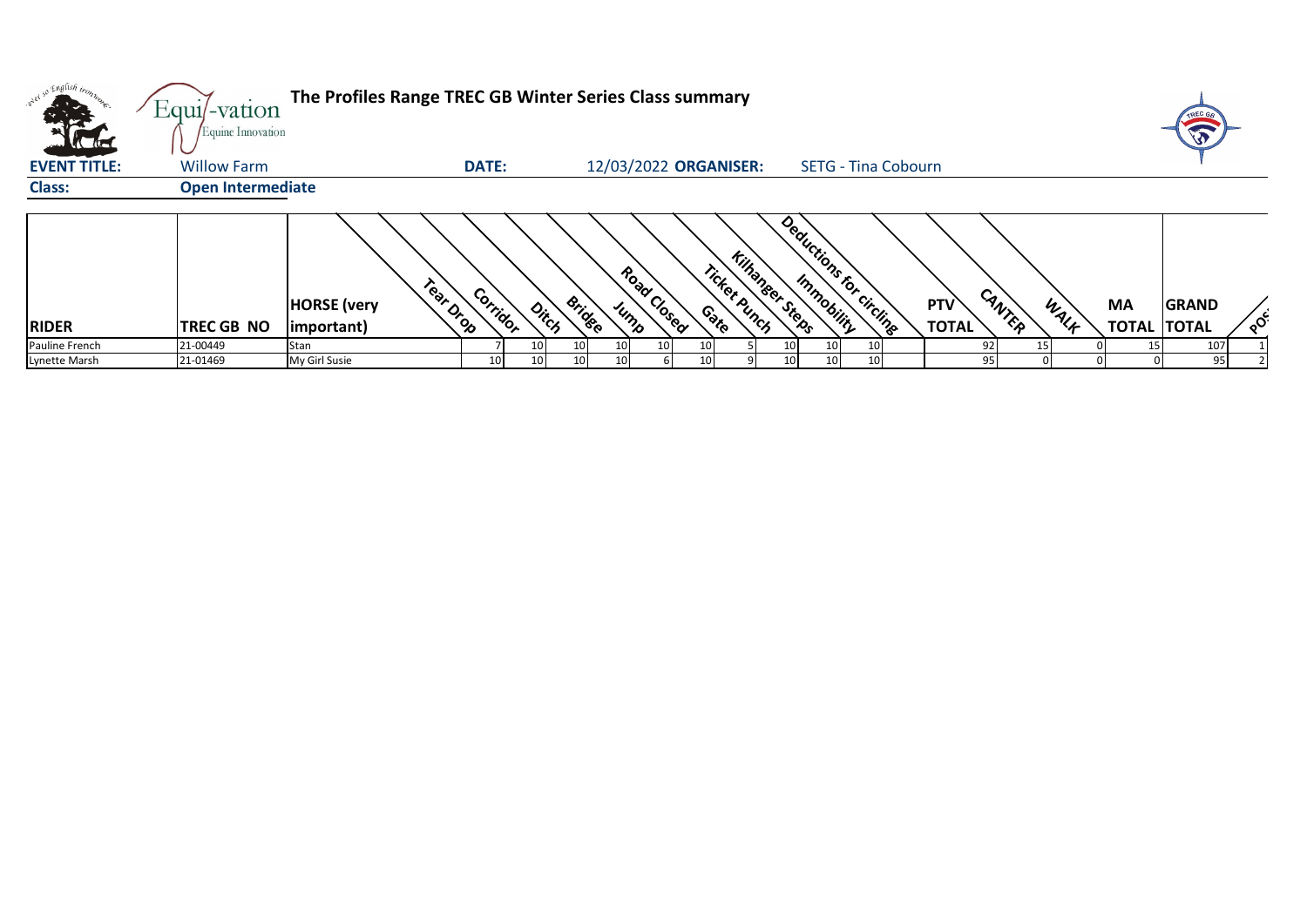| what so English tronz | Equi/-vation<br>Equine Innovation | The Profiles Range TREC GB Winter Series Class summary |                 |       |                 |                 |                       |                 |                                                 |    |    |                            |                     |        |      |                                 |              |          |
|-----------------------|-----------------------------------|--------------------------------------------------------|-----------------|-------|-----------------|-----------------|-----------------------|-----------------|-------------------------------------------------|----|----|----------------------------|---------------------|--------|------|---------------------------------|--------------|----------|
| <b>EVENT TITLE:</b>   | <b>Willow Farm</b>                |                                                        | <b>DATE:</b>    |       |                 |                 | 12/03/2022 ORGANISER: |                 |                                                 |    |    | <b>SETG - Tina Cobourn</b> |                     |        |      |                                 |              |          |
| <b>Class:</b>         | <b>Intermediate</b>               |                                                        |                 |       |                 |                 |                       |                 |                                                 |    |    |                            |                     |        |      |                                 |              |          |
| <b>RIDER</b>          | TREC GB NO                        | Tear Drop<br><b>HORSE</b> (very<br>important)          | Corridor        | Ditch | <b>Bridge</b>   |                 | Road Closed<br>Jump   |                 | <b>Killanger Steps</b><br>Ticket Punch<br>Conto |    |    | Deductions for circlings   | PTV<br><b>TOTAL</b> | CANTER | WALK | <b>MA</b><br><b>TOTAL TOTAL</b> | <b>GRAND</b> | $\delta$ |
| Jan Barlow            | 21-00728                          | Knocknagree Topcat                                     | 10 <sup>1</sup> | 10    | 10 <sup>1</sup> | 10 <sup>1</sup> |                       |                 |                                                 | 10 |    |                            | 90                  | 15     |      | 15                              | 105          |          |
| Jo Murrell            | 21-00827                          | Monmore Girl                                           | 10 <sup>1</sup> |       | 10 <sup>1</sup> | 10              | 10 <sub>1</sub>       | 10 <sup>1</sup> | 10                                              |    | 10 |                            | 86                  | 15     |      | 15                              | 101          |          |
| Kathryn Ovenden       | 21-01691                          | Whiz n Quik                                            | 10              |       | 10 <sup>°</sup> | 10 <sup>1</sup> |                       |                 | 10                                              | 10 |    |                            | 83                  |        |      | 15                              | 98           |          |
| Jaz Khan              |                                   | Dudley                                                 |                 | 10    | 10 <sup>°</sup> | 10 <sup>°</sup> |                       |                 |                                                 | 10 | 10 |                            | 75                  | 15     |      | 16                              | 91           |          |
| Kim Leney             | B21-01472                         | Princess                                               | 10              | 10    | 10 <sup>1</sup> | 10              |                       |                 |                                                 |    |    |                            | 69                  |        |      |                                 | 69           |          |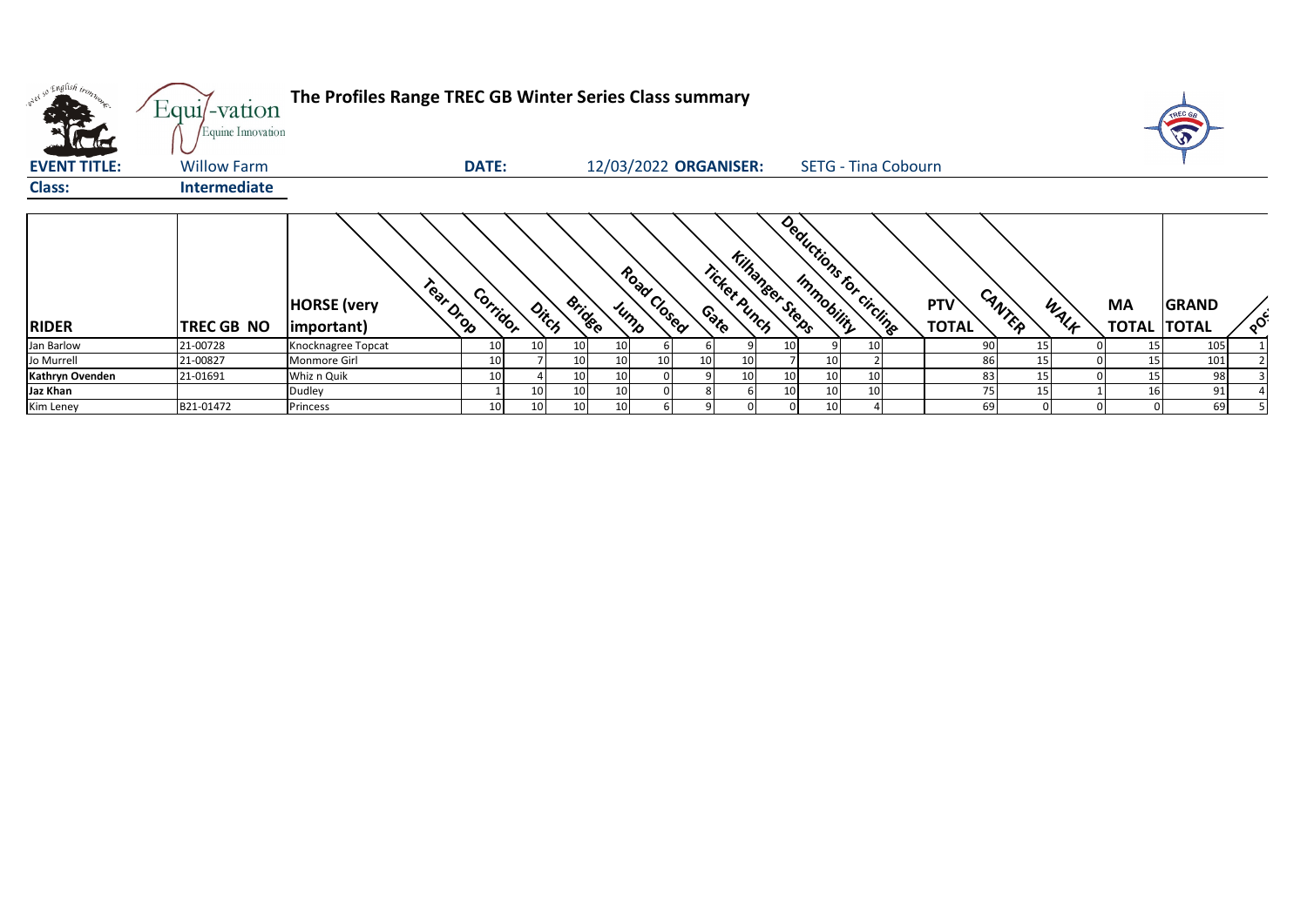| w <sup>ed 50</sup> English bronze | Equi/-vation<br>Equine Innovation | The Profiles Range TREC GB Winter Series Class summary                                                                                                                                                                         |              |       |               |                 |                 |                       |              |                         |    |                            |                            |                 |      |                                 |              |          |
|-----------------------------------|-----------------------------------|--------------------------------------------------------------------------------------------------------------------------------------------------------------------------------------------------------------------------------|--------------|-------|---------------|-----------------|-----------------|-----------------------|--------------|-------------------------|----|----------------------------|----------------------------|-----------------|------|---------------------------------|--------------|----------|
| <b>EVENT TITLE:</b>               | <b>Willow Farm</b>                |                                                                                                                                                                                                                                | <b>DATE:</b> |       |               |                 |                 | 12/03/2022 ORGANISER: |              |                         |    | <b>SETG - Tina Cobourn</b> |                            |                 |      |                                 |              |          |
| <b>Class:</b>                     | <b>Novice Horse</b>               |                                                                                                                                                                                                                                |              |       |               |                 |                 |                       |              |                         |    |                            |                            |                 |      |                                 |              |          |
| <b>RIDER</b>                      | TREC GB NO                        | Reserved to the Reserved of the Reserved of the Reserved of the Reserved of the Reserved of the Reserved of the Reserved of the Reserved of the Reserved of the Reserved of the Reserved of the Reserved of the Reserved of th | Corridor     | Ditch | <b>Bridge</b> | Jump            | Road Closed     | Contro                | Ticket Punch | <b>Kilhangee, Steps</b> |    | Deductions for circling    | <b>PTV</b><br><b>TOTAL</b> | CANTER          | WALK | <b>MA</b><br><b>TOTAL TOTAL</b> | <b>GRAND</b> | $\delta$ |
| <b>Louise Jarvis</b>              | 21-01553                          | Justin Golden Fleece                                                                                                                                                                                                           |              |       | 10            | 10              |                 |                       | 10           | 10                      | 10 | 10                         | 94                         | 15              |      | 15                              | 109          |          |
| <b>Sam Prior</b>                  | 21-01309                          | Bernice                                                                                                                                                                                                                        |              | 10    | 10            | 10              |                 |                       |              | 10 <sup>1</sup>         | 10 | 10                         | 89                         | 15              |      | 16                              | 105          |          |
| Maria Standen                     | 21-01465                          | Angelina                                                                                                                                                                                                                       |              |       | 10            | 10              | 10 <sup>1</sup> |                       |              | 10                      | 10 |                            |                            | 84<br>15        | 3.5  | 18.5                            | 102.5        |          |
| <b>Debbie Harris</b>              |                                   | Mac                                                                                                                                                                                                                            |              |       | 10            | 10              |                 |                       |              | 10                      | 8  | 10 <sub>1</sub>            | 82                         | 15 <sub>l</sub> |      | 15                              | 97           |          |
| Jaz Khan                          |                                   | Dudley                                                                                                                                                                                                                         |              |       | 10            | 10 <sub>l</sub> |                 |                       |              | 10 <sub>l</sub>         | 10 | 10                         | 71                         | 15              |      | 15                              | 86           |          |
| <b>Susan Patwell</b>              |                                   | Candy                                                                                                                                                                                                                          |              |       | 10            | 10 <sup>1</sup> |                 |                       |              | 10 <sup>1</sup>         |    | 10 <sub>1</sub>            | 80                         |                 |      |                                 | 80           |          |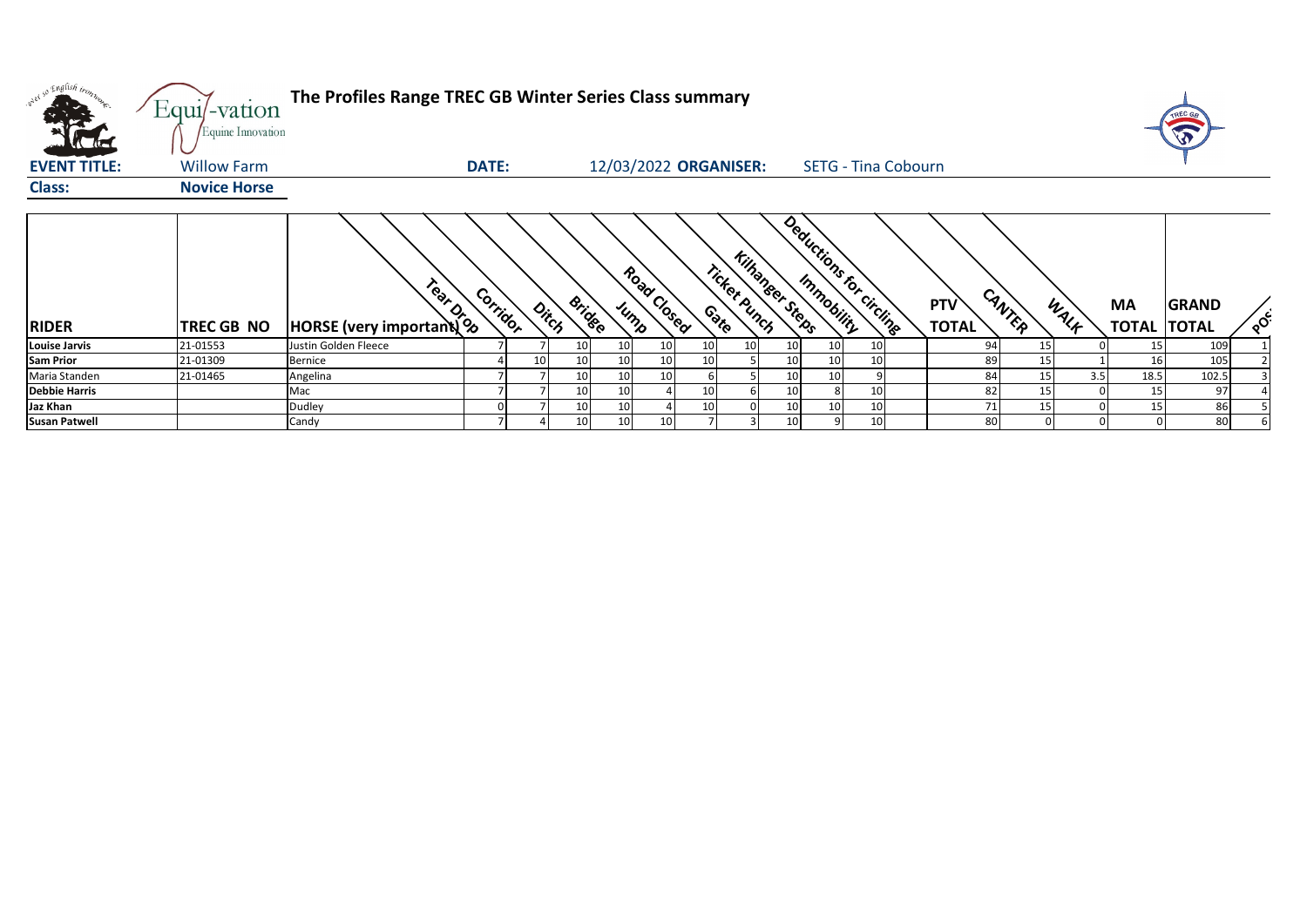| where so English tronn | Equi/-vation<br>Equine Innovation | The Profiles Range TREC GB Winter Series Class summary |              |    |                        |                       |             |                 |                 |                  |                 |                            |                            |              |              |                    |                              |          |
|------------------------|-----------------------------------|--------------------------------------------------------|--------------|----|------------------------|-----------------------|-------------|-----------------|-----------------|------------------|-----------------|----------------------------|----------------------------|--------------|--------------|--------------------|------------------------------|----------|
| <b>EVENT TITLE:</b>    | <b>Willow Farm</b>                |                                                        | <b>DATE:</b> |    |                        | 12/03/2022 ORGANISER: |             |                 |                 |                  |                 | <b>SETG - Tina Cobourn</b> |                            |              |              |                    |                              |          |
| <b>Class:</b>          | <b>Newcomer</b>                   |                                                        |              |    |                        |                       |             |                 |                 |                  |                 |                            |                            |              |              |                    |                              |          |
| <b>RIDER</b>           | <b>TREC GB NO</b>                 | Tear Drop<br>HORSE (very important)                    | Corrigor     |    | <b>Bridge</b><br>Ditch | Jump                  | Road Closed |                 | Ticket Punch    | Kilhangeer Steps |                 | Deductions for circlines   | <b>PTV</b><br><b>TOTAL</b> | CANTER       | WALK         | MA<br><b>TOTAL</b> | <b>GRAND</b><br><b>TOTAL</b> | $\delta$ |
| Kim Leney              | B21-01472                         | Flash                                                  | 10           | 10 | 10                     | 10                    | 10          | 10 <sup>1</sup> | 10 <sup>1</sup> | 10 <sup>1</sup>  |                 | 10                         | 97                         | 15           |              | 15                 | 112                          |          |
| Maria Standen          | 21-01465                          | Angelina                                               |              | 10 | 10                     | 10                    | 10          |                 |                 |                  | 10 <sup>1</sup> | 10                         | 87                         | 15           |              | 15                 | 102                          |          |
| Amy Boaler             | 21-01574                          | Tyan Razzmatazz                                        |              |    | 10 <sup>1</sup>        | 10                    | 10          |                 |                 | 10 <sup>1</sup>  |                 | 10                         | 84                         | 15           |              | 15                 | 99                           |          |
| Carrie McGhee          |                                   | Goodnestone Jo                                         |              |    | 10                     | 10                    | 10          | $\overline{9}$  |                 | 10 <sup>1</sup>  |                 | 10                         | 82                         | 15           | $\mathbf{0}$ | 15                 | 97                           |          |
| <b>Fiona Barnes</b>    |                                   | Troy                                                   |              |    | 10                     | 10                    | 10          | 10              |                 | 10 <sup>1</sup>  |                 | 10                         | 74                         | 15           | 4.5          | 19.5               | 93.5                         |          |
| Andrea Welsh           |                                   | Milo                                                   |              |    |                        | 10                    |             | 10              |                 | 10               |                 | 10                         | 75                         | 15           | $\mathbf 0$  | 15                 | 90                           |          |
| <b>Debbie Harris</b>   |                                   | Mac                                                    |              |    | 10                     | 10                    |             |                 |                 |                  | 10 <sup>1</sup> | 10                         | 68                         | 15           | 0            | 15                 | 83                           |          |
| <b>Penny Price</b>     |                                   | ilv                                                    |              |    |                        | 10                    |             | 10              |                 | 10 <sup>1</sup>  |                 | 10                         | 74                         |              |              |                    | 74                           |          |
| Louise Jarvis          | 21-01553                          | Justin Golden Fleece                                   |              |    |                        | 10                    | 10          | q               |                 | 8 <sup>1</sup>   |                 | 10                         | 73                         |              | $\Omega$     |                    | 73                           |          |
| <b>Kate Spillett</b>   |                                   | lim                                                    |              |    | 10                     | 10                    | 10          |                 |                 |                  |                 | 10                         | 60                         | 12.5         |              | 12.5               | 72.5                         | 10       |
| Susan Patwell          |                                   | Candy                                                  |              |    | 10                     | 10                    | 10          |                 |                 | 10 <sup>1</sup>  |                 | 10                         | 71                         |              |              |                    | 71                           | 11       |
| Jen Payne              |                                   | Harry                                                  |              |    | 10 <sup>1</sup>        | 10 <sup>1</sup>       | 10          | 8               | $\overline{0}$  | $7 \overline{ }$ |                 | 10 <sup>1</sup>            | 69                         | $\mathbf{0}$ | 0            |                    | 69                           | 12       |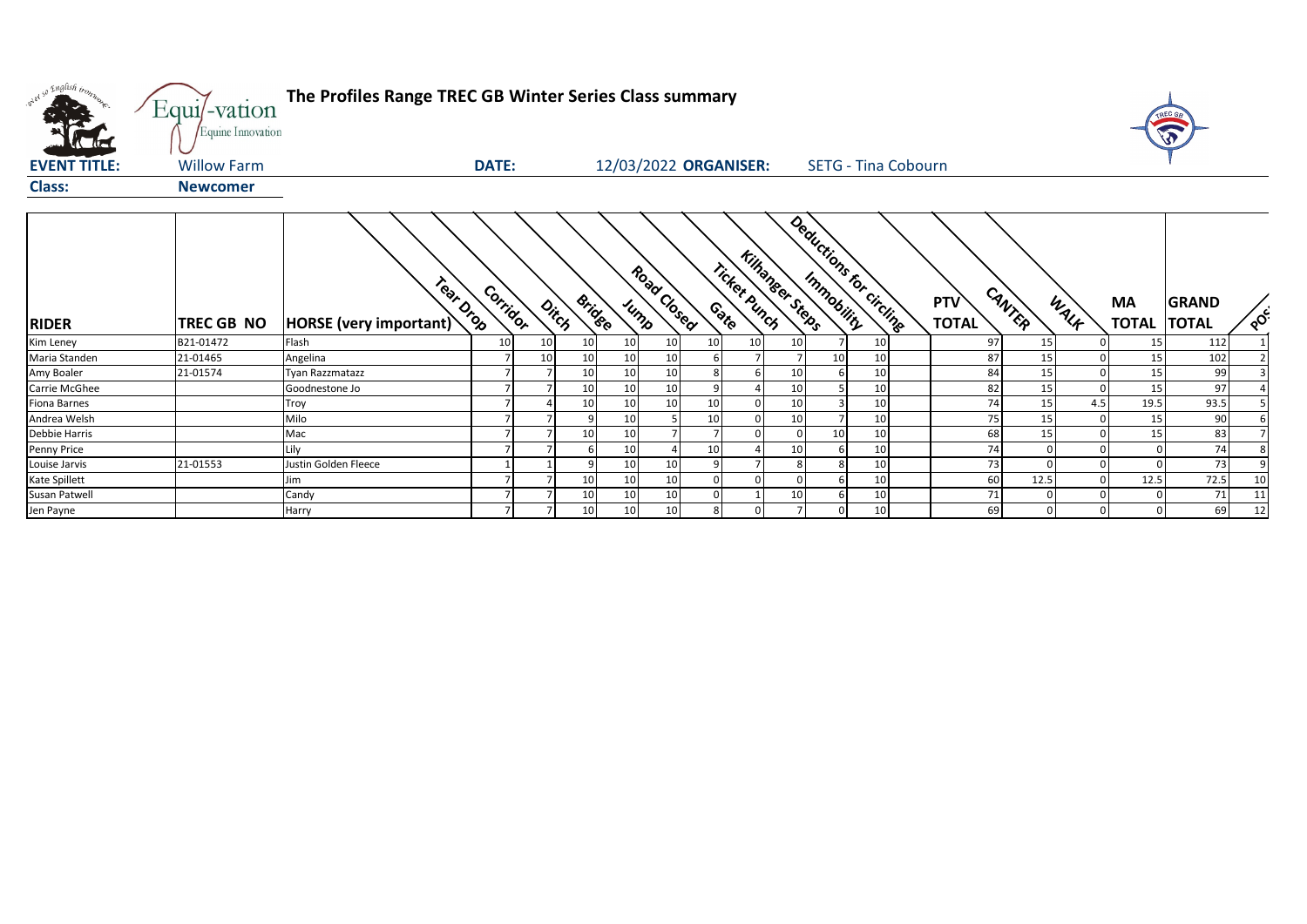

# **TREC GB Winter Series Class summary**



| <b>EVENT TITLE:</b> | <b>Willow Farm</b> |                                            | <b>DATE:</b> |       |               |    |                     | 12/03/2022 ORGANISER:                  |                 |                         |                 | <b>SETG - Tina Cobourn</b> |                     |        |      |           |                                    |          |
|---------------------|--------------------|--------------------------------------------|--------------|-------|---------------|----|---------------------|----------------------------------------|-----------------|-------------------------|-----------------|----------------------------|---------------------|--------|------|-----------|------------------------------------|----------|
| <b>Class:</b>       | <b>In Hand</b>     |                                            |              |       |               |    |                     |                                        |                 |                         |                 |                            |                     |        |      |           |                                    |          |
| <b>RIDER</b>        | <b>TREC GB NO</b>  | Fear Drop<br><b>HORSE</b> (very important) | Corridor     | Ditch | <b>Bridge</b> |    | Road Closed<br>Jump | <b>Killanger Steps</b><br>Ticket Punch |                 | Deductions for circline |                 |                            | PTV<br><b>TOTAL</b> | CANTER | WALF | <b>MA</b> | <b>GRAND</b><br><b>TOTAL TOTAL</b> | $\delta$ |
| Simon Rake          |                    | Max                                        | 10           |       |               | 10 | 10                  | 10                                     | 10              |                         | 10              |                            | 86                  |        |      |           | 86                                 |          |
| Kay Ford            |                    | Petey                                      |              |       | 10            | 10 | 10                  |                                        | 10 <sup>1</sup> |                         | 10              |                            | 82                  |        |      |           | 82                                 |          |
| <b>Sam Elms</b>     |                    | Oreo                                       |              |       |               | 10 |                     | 10                                     | 10 <sup>1</sup> |                         | 10              |                            | 80                  |        |      |           | 80                                 |          |
| Linda Hulf          |                    | Honey                                      |              |       |               |    |                     | 10                                     | 10 <sup>1</sup> | 10 <sup>1</sup>         | 10              |                            | 80                  |        |      |           | 80                                 |          |
| Lizzie Whiting      |                    | River                                      | 10           |       |               | 10 |                     |                                        | 10 <sup>1</sup> |                         | 10              |                            | 76                  |        |      |           | 76                                 |          |
| David Scott-Smith   |                    | <b>Tycoeds Burlington Bertie</b>           |              |       |               | 10 | 10                  |                                        | 10 <sup>1</sup> |                         |                 |                            | 76                  |        |      |           | 76                                 |          |
| Keira Hicks         |                    | <b>Betty</b>                               |              |       |               | 10 | 10 <sub>1</sub>     |                                        | 10 <sup>1</sup> | 10                      |                 |                            | 74                  |        |      |           | 74                                 |          |
| Euncie Scott-Smith  |                    | <b>Tycoeds Rainbow Rooster</b>             |              |       | 10            | 10 | $\Omega$            | 10                                     | 10 <sup>1</sup> |                         | 10              |                            | 73                  |        | 01   |           | 731                                |          |
| Jackie Angus-Barton |                    | Hugo                                       | 10           |       |               | 10 |                     | 10                                     | 10              |                         | 10              |                            | 72                  |        |      |           | 72                                 |          |
| <b>Grace Barton</b> |                    | William                                    |              |       |               | 10 |                     |                                        | 10 <sup>1</sup> |                         | 10              |                            | 70                  |        |      |           | 70                                 | 10       |
| Kate Spillett       |                    | Rory                                       |              |       | 10            |    |                     | 10                                     | 10 <sup>1</sup> | $\overline{0}$          | 10 <sub>1</sub> |                            | 66                  |        | 01   |           | 66                                 |          |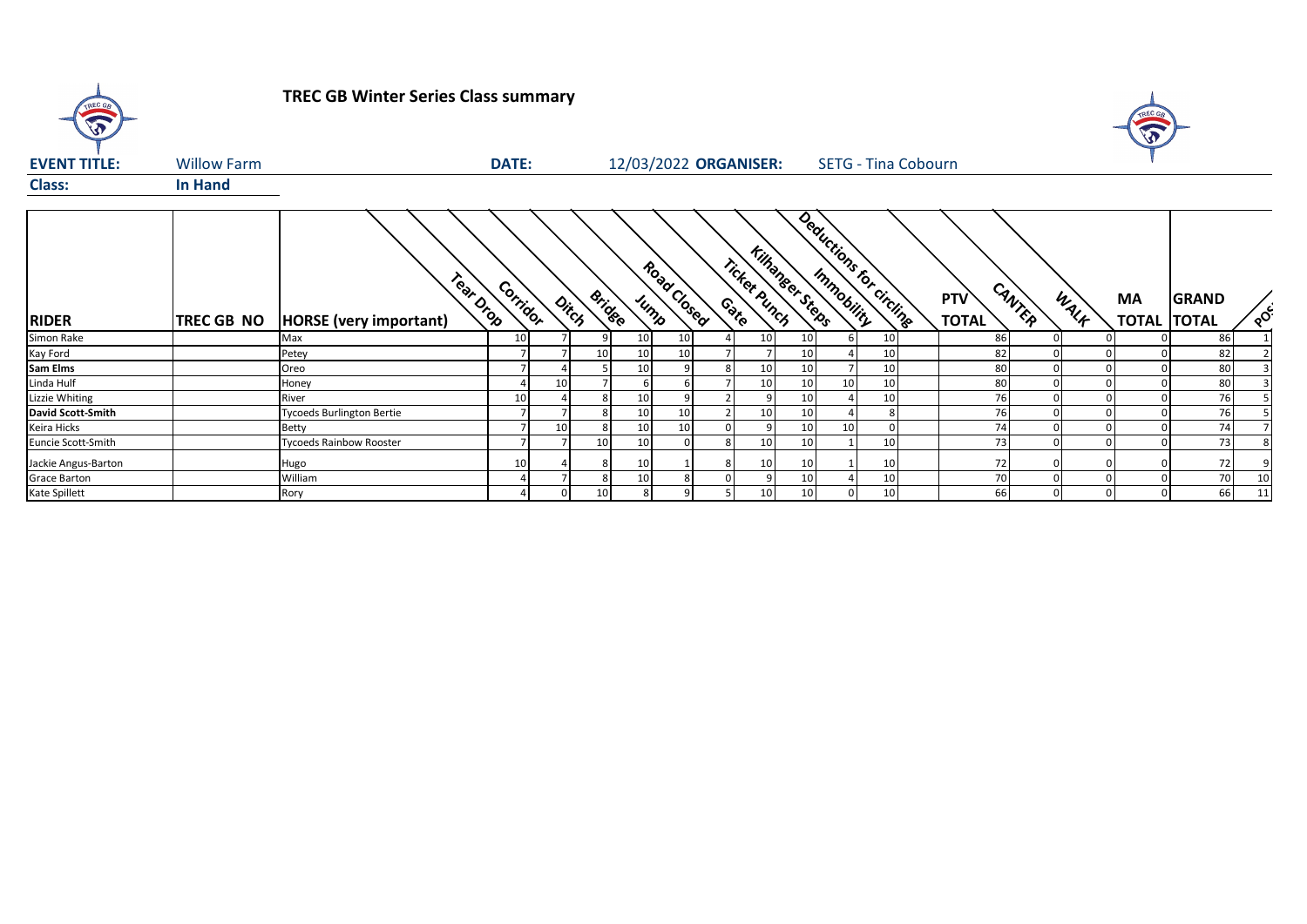

# **TREC GB Winter Series Class summary**



| <b>EVENT TITLE:</b>  | <b>Willow Farm</b> |                                            | <b>DATE:</b><br>12/03/2022 ORGANISER: |                 |                        |    |                     |                | <b>SETG - Tina Cobourn</b> |                         |                 |                       |                            |                |           |                                    |                  |
|----------------------|--------------------|--------------------------------------------|---------------------------------------|-----------------|------------------------|----|---------------------|----------------|----------------------------|-------------------------|-----------------|-----------------------|----------------------------|----------------|-----------|------------------------------------|------------------|
| <b>Class:</b>        | <b>Starter</b>     |                                            |                                       |                 |                        |    |                     |                |                            |                         |                 |                       |                            |                |           |                                    |                  |
| <b>RIDER</b>         | <b>TREC GB NO</b>  | Tear Drop<br><b>HORSE</b> (very important) | Corridor                              |                 | <b>Bridge</b><br>Ditch |    | Road Closed<br>Jump |                | Ticket Punch<br>Cate       | <b>Killangeer Steps</b> |                 | Deductions for cities | <b>PTV</b><br><b>TOTAL</b> | CANTER<br>WALK | <b>MA</b> | <b>GRAND</b><br><b>TOTAL TOTAL</b> | $\delta_{\rm Q}$ |
| <b>Kim Leney</b>     | B21-01472          | Flash                                      | 10 <sup>1</sup>                       | 10 <sup>1</sup> | 10                     |    | 10                  | 10             | 10                         | 10 <sup>1</sup>         | 10 <sup>1</sup> |                       | 92                         | $\mathbf{0}$   |           | 92                                 |                  |
| Andrea Welsh         |                    | Milo                                       |                                       |                 | 10                     | 10 |                     | 9              | q                          | 10 <sup>1</sup>         | 10              | 10                    | 87                         | $\mathbf{0}$   |           | 87                                 |                  |
| Jen Payne            |                    | Harry                                      |                                       |                 | 10                     | 10 |                     | $\mathbf{8}$   | $\Omega$                   | 10 <sup>1</sup>         | 6               | 10                    | 86                         |                |           | 86                                 |                  |
| Fiona Barnes         |                    | Troy                                       |                                       |                 | 10                     | 10 | 10                  |                | 9                          | 10                      |                 | 10                    | 82                         | $\mathbf{0}$   |           | 82                                 |                  |
| Carrie McGhee        |                    | Goodnestone Jo                             |                                       |                 |                        |    | 10                  |                | 10                         | 10 <sup>1</sup>         | 10              | 10                    | 81                         | $\Omega$       |           | 81                                 |                  |
| <b>Sam Prior</b>     | 21-01309           | Bernice                                    |                                       |                 |                        |    | 10                  | 10             | 10                         | 10                      | $\Omega$        | 10                    | 78                         |                |           | 78                                 |                  |
| Simon Rake           |                    | Max                                        |                                       |                 |                        |    | 10                  |                |                            | 10                      | 6               | 10                    | 74                         | $\Omega$       |           | 74                                 |                  |
| Sam Elms             |                    | Oreo                                       |                                       |                 | 10                     | 10 | 9                   |                |                            | 10                      | $\overline{3}$  | 10                    | 72                         | $\overline{0}$ |           | 72                                 |                  |
| Sharon Vanstone      |                    | Bambi                                      |                                       |                 | 10                     | 10 |                     |                | $\Omega$                   | $\Omega$                | $\overline{2}$  | 10                    | 62                         | $\Omega$       |           | 62                                 |                  |
| <b>Grace Barton</b>  |                    | William                                    |                                       |                 |                        | 10 |                     |                |                            | 10                      |                 | 10                    | 62                         |                |           | 62                                 |                  |
| Keira Hicks          |                    | <b>Betty</b>                               |                                       |                 |                        | 10 |                     |                |                            | $\Omega$                | 6               | 10                    | 54                         | $\Omega$       |           | 54                                 | 11               |
| <b>Tina Harris</b>   |                    | Rupert                                     |                                       |                 | 10                     | 10 | 10                  | $\overline{ }$ |                            | $\Omega$                | $\Omega$        |                       | 53                         | $\overline{0}$ |           | 53                                 | 12               |
| Linda Hulf           |                    | Honey                                      |                                       |                 |                        | 10 | 10                  | $\Omega$       |                            | $\Omega$                | $\Omega$        | 10                    | 50                         | $\overline{0}$ |           | 50                                 | 13               |
| Jackie Angus-Barton  |                    | Hugo                                       |                                       |                 |                        |    | 10                  | 8              |                            |                         |                 | 10                    | 48                         | $\Omega$       |           | 48                                 | 14               |
| <b>Kate Spillett</b> |                    | Jim                                        |                                       | $\overline{ }$  |                        |    |                     | $\Omega$       | 10                         | $\Omega$                | 6               | 10                    | 48                         | $\Omega$       |           | 48                                 | 14               |